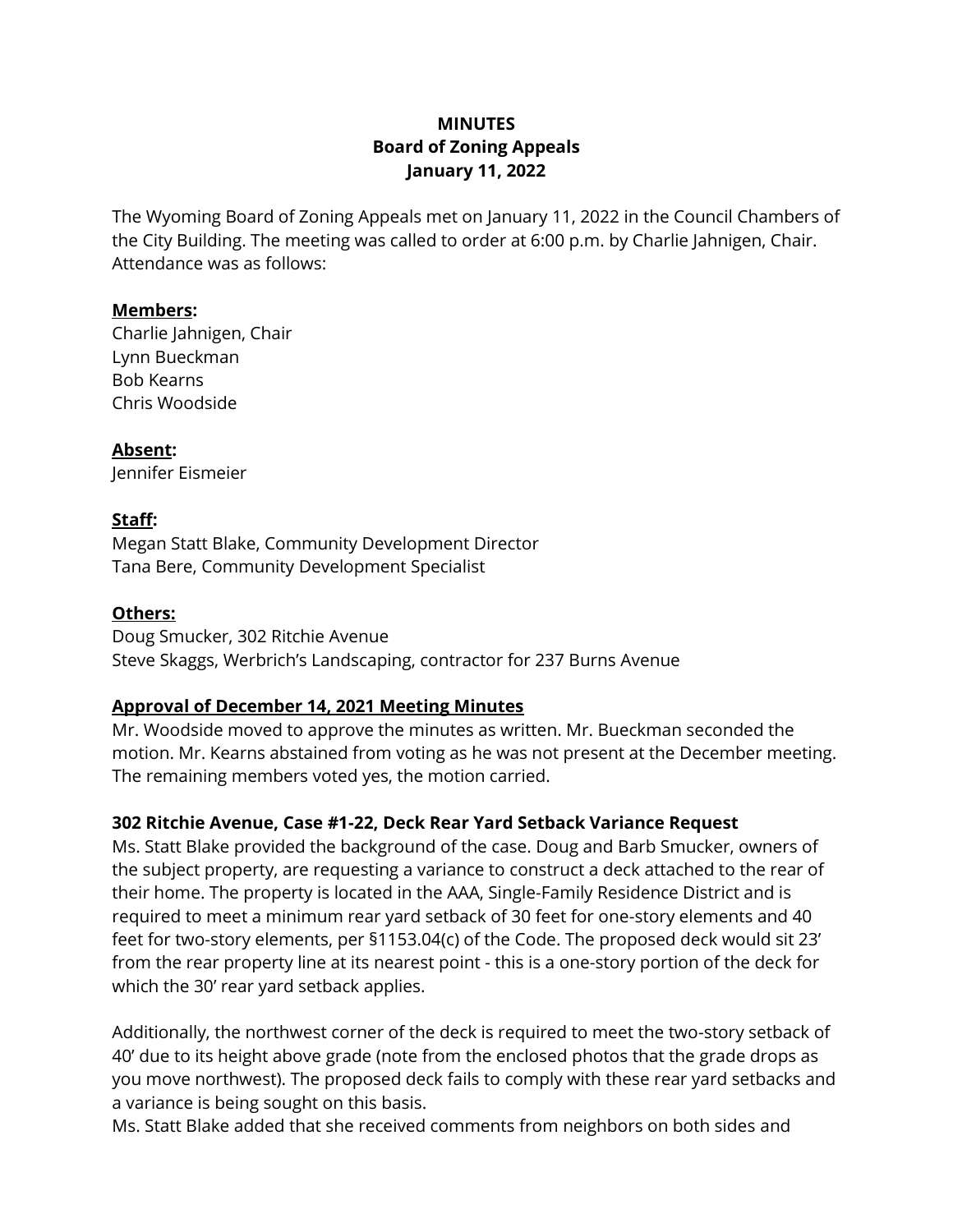Minutes Board of Zoning Appeals January 11, 2022 Page 2

behind the Smucker residence. All neighbors were in general support of the proposal. She shared an aerial view of the property and noted for the members that the property is heavily wooded and one can generally not see much of the house from the Ritchie Avenue street view.

Mr. Smucker shared that he is the second owner of this house that was built in 1968 with the original owners having moved just a few years ago. It's a single story residence and the yard slopes steeply behind the house. He explained that he loves being in the woods however there is no space in the back of the house that is used, there is no flat area to the rear of the house even for a picnic table. There is an enclosed porch on the rear of the home that contains sliding glass doors on all three sides, however, if you were to step through the sliding glass doors you would fall to the ground from about seven feet on one side of the enclosed porch. The proposed rear deck will extend around the rear of the house to allow a five foot wide deck-level exit from the existing sliding doors at the rear of the porch, and provide an area to relax outdoors or to enjoy an outdoor meal as there is little usable back yard.

Mr. Jahnigen thanked Mr. Smucker for providing photos of the property. Mr. Bueckman stated that he appreciates the level of detail that Mr. Smucker provided in his application. Mr. Kearns moved to grant the request for a variance as submitted. Mr. Bueckman seconded the motion. By roll call vote, 4-0, all voted yes, the motion carried.

# **237 Burns Avenue, Case #2-22, Deck Side Yard Setback and Combined Area of Accessory Buildings and Structures Variance Request**

Ms. Bere provided the background of the case. Mark and Barbara Ramlo-Halsted, owners of the subject property, as represented by Landscape Designer Steve Skaggs, are requesting a variance to construct a deck attached to the rear of their home. The property is located in the AA, Single-Family Residence District and is required to meet a minimum side yard setback of 10 feet for one-story elements, per §1153.04(b) of the Code. The enclosed application lists the proposed side yard setback from the west property line as 6.5 feet. However, staff has confirmed with the applicant that this dimension is incorrect and the proposed deck will be 5 feet from the property line, as indicated on the site plan. Additionally, §1183.06(c) of the Code states that the combined area of all accessory buildings and structures shall not occupy more than 30% of the side or rear yard of the lot it occupies. The applicant has determined that the area coverage of the side yard abutting the northern property line is 41% for the garage and 12% for the proposed deck. The proposed deck fails to comply with these provisions of the Code and a variance is being sought on this basis.

Mr. Steve Skaggs introduced himself and stated that he is a landscape designer for Werbrich's Landscaping, and is representing the Halsteds. He explained that the proposed work is the construction of a raised deck/walkway from the primary residence and the driveway to the main doors on the new garage/office space. The new garage/office space